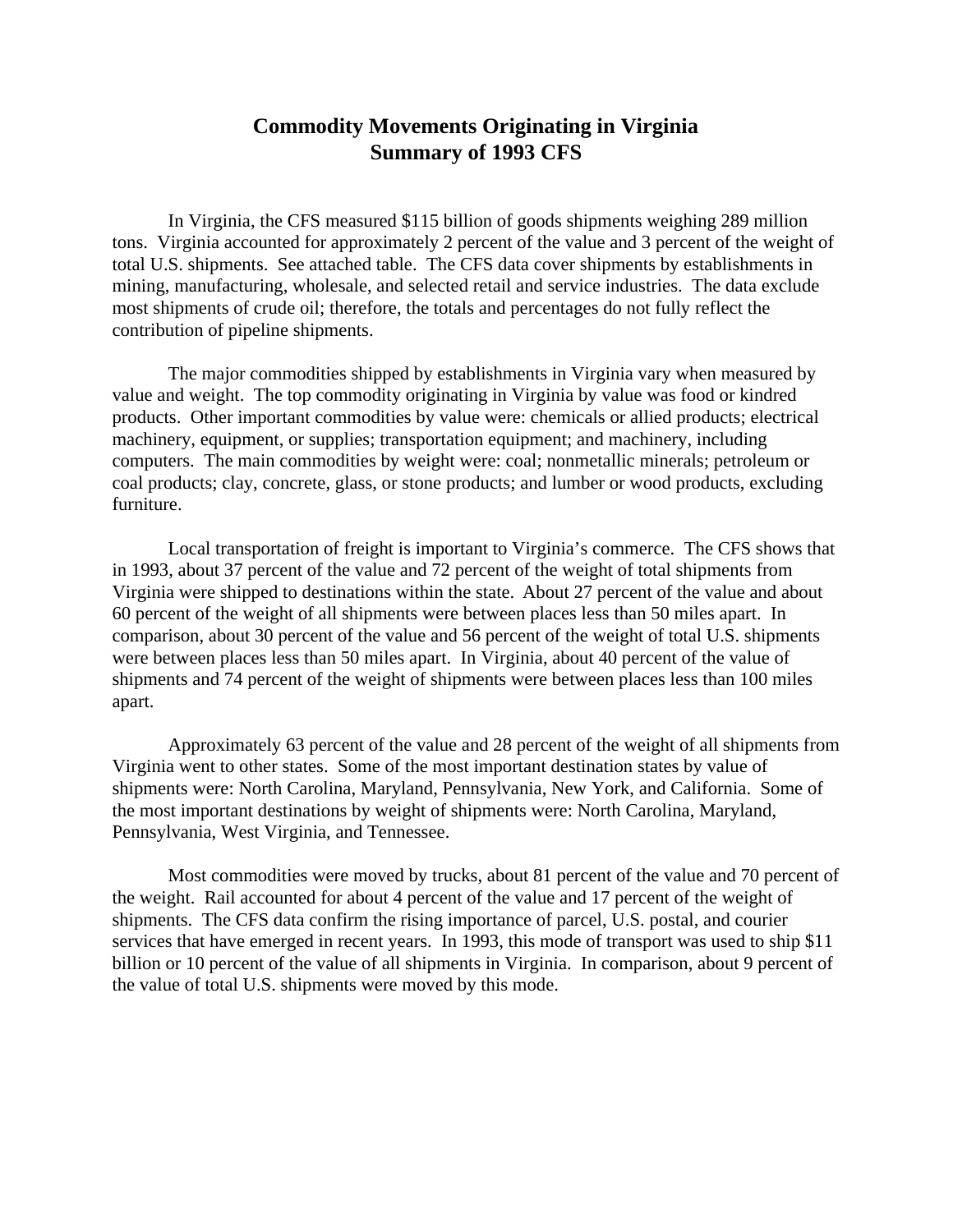## **1993 Commodity Flow Survey State Summary: Virginia**

Tabulation by the Bureau of Transportation Statistics, U.S. Department of Transportation

| Summary                                                     | Value           | Weight             |
|-------------------------------------------------------------|-----------------|--------------------|
| Total shipments originating in Virginia                     | \$114.6 billion | 289.2 million tons |
| Percent of total U.S. shipments (preliminary U.S. estimate) | 1.9             | 2.9                |

| <b>Commodity Shipments Originating in Virginia Ranked by Value</b> |                  | <b>Commodity Shipments Originating in Virginia Ranked by Weight</b> |                   |
|--------------------------------------------------------------------|------------------|---------------------------------------------------------------------|-------------------|
| Commodity                                                          | Percent of value | Commodity                                                           | Percent of weight |
|                                                                    | 15.4             |                                                                     | 35.8              |
|                                                                    | 8.9              |                                                                     | 17.0              |
| Electrical machinery, equipment, or supplies                       | 6.5              |                                                                     | 10.5              |
|                                                                    | 6.4              |                                                                     | 10.5              |
|                                                                    | 5.8              | Lumber or wood products, excluding furniture                        | 8.3               |
|                                                                    | 57.0             |                                                                     | 17.9              |
|                                                                    | 100.0            |                                                                     | 100.0             |

| Domestic Destinations of Shipments Originating in Virginia<br><b>Ranked by Value</b> |                  | Domestic Destinations of Shipments Originating in Virginia<br><b>Ranked by Weight</b> |                   |
|--------------------------------------------------------------------------------------|------------------|---------------------------------------------------------------------------------------|-------------------|
| <b>State</b>                                                                         | Percent of value | <b>State</b>                                                                          | Percent of weight |
| Virginia                                                                             | 36.5             | Virginia                                                                              | 71.6              |
|                                                                                      | 7.5              |                                                                                       | 6.8               |
| Marvland                                                                             | 6.2              |                                                                                       | 3.1               |
|                                                                                      | 4.3              |                                                                                       | 2.5               |
| New York                                                                             | 4.1              | West Virginia                                                                         | 2.2               |
| California                                                                           | 3.5              |                                                                                       | 2.0               |
|                                                                                      | 37.9             |                                                                                       | 11.8              |
|                                                                                      | 100.0            | l otal                                                                                | 100 0             |

| Modes of Transportation for Shipments Originating in Virginia                    |                  |                   |  |  |
|----------------------------------------------------------------------------------|------------------|-------------------|--|--|
| Modes                                                                            | Percent of value | Percent of weight |  |  |
|                                                                                  | 9.7              | 0.2               |  |  |
| Truck (for-hire, private, and both private truck and for-hire truck)             | 81.2             | 70.0              |  |  |
|                                                                                  | 1.5              |                   |  |  |
| l Rail                                                                           | 3.6              | 17.3              |  |  |
| Water (inland water, Great Lakes, deep sea, truck and water, and rail and water) | 0.2              |                   |  |  |
| Pipeline*                                                                        | **               |                   |  |  |
|                                                                                  | **               | 0.7               |  |  |
| Other intermodal (truck and pipeline, inland and Gt. Lakes, inland and deep sea) | **               |                   |  |  |
|                                                                                  | 3.8              | 11.8              |  |  |
|                                                                                  | 100.0            | 100.0             |  |  |

| Domestic Distance Shipped for Commodities Originating in Virginia |                  |                   |  |
|-------------------------------------------------------------------|------------------|-------------------|--|
| <b>Distance</b>                                                   | Percent of value | Percent of weight |  |
|                                                                   | 27.2             | 60.2              |  |
|                                                                   | 12.4             | 13.5              |  |
|                                                                   | 18.1             | 11.6              |  |
|                                                                   | 20.0             | 11.7              |  |
|                                                                   | 9.5              | 1.2               |  |
|                                                                   | 4.0              | 0.7               |  |
|                                                                   | 3.1              |                   |  |
|                                                                   | 1.4              | 0.1               |  |
|                                                                   | 4.3              | 0.2               |  |
| Total                                                             | 100.0            |                   |  |

\* CFS data for pipelines exclude most shipments of crude oil.

\*\* Some or all data suppressed to avoid disclosure or because data are statistically unreliable.

- Represents zero or less than 1 unit of measurement.

NOTE: Data are estimates based on a sample and subject to error. See Appendix B, "Reliability of the Data," in source document.

SOURCE: U.S. Department of Commerce, Bureau of the Census, 1992 Census of Transportation, Communications, and Utilities, 1993 Commodity Flow Survey , TC92-CF (Washington, DC: 1996).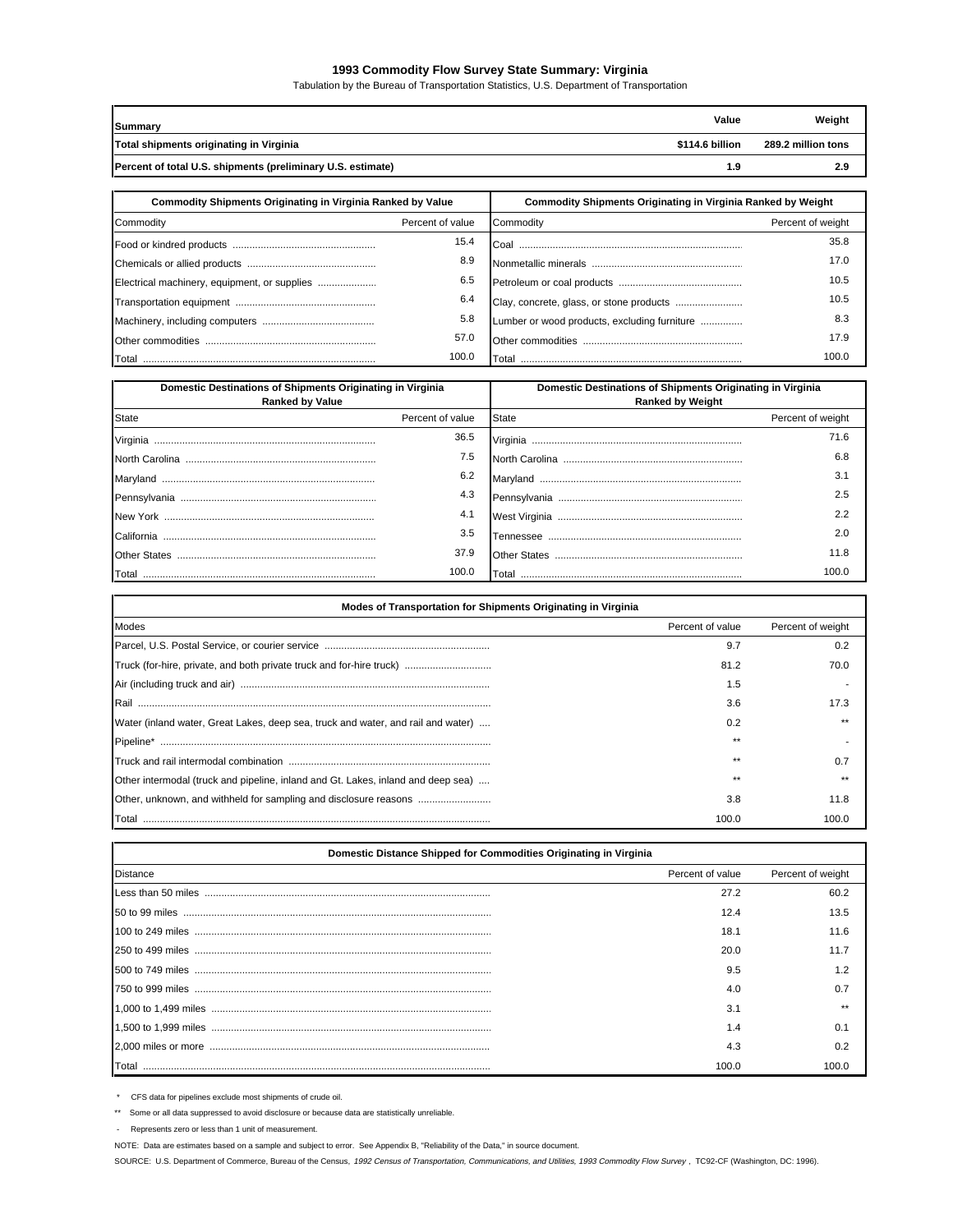## **90-Percent Confidence Intervals for 1993 Commodity Flow Survey State Summary: Virginia**

Tabulation by the Bureau of Transportation Statistics, U.S. Department of Transportation

| Summary                                                                  | Value           | Weight          |
|--------------------------------------------------------------------------|-----------------|-----------------|
| Total shipments originating in Virginia (in billion \$ and million tons) | 105.17 - 124.03 | 208.33 - 370.07 |
| <b>Percent of total U.S. shipments</b> (preliminary U.S. estimate)       | $1.73 - 2.05$   | $2.11 - 3.75$   |

| <b>Commodity Shipments Originating in Virginia Ranked by Value</b> |                  | <b>Commodity Shipments Originating in Virginia Ranked by Weight</b> |                   |
|--------------------------------------------------------------------|------------------|---------------------------------------------------------------------|-------------------|
| Commodity                                                          | Percent of value | Commodity                                                           | Percent of weight |
|                                                                    | $13.1 - 17.8$    |                                                                     | $5.4 - 66.2$      |
|                                                                    | $7.6 - 10.2$     |                                                                     | $11.3 - 22.7$     |
| Electrical machinery, equipment, or supplies                       | $4.9 - 8.1$      |                                                                     | $6.9 - 14.1$      |
|                                                                    | $4.5 - 8.3$      |                                                                     | $3.5 - 17.5$      |
|                                                                    | $4.2 - 7.4$      | Lumber or wood products, excluding furniture                        | $5.5 - 11.2$      |
|                                                                    | (NA)             |                                                                     | (NA)              |
|                                                                    | (X)              |                                                                     | (X)               |

| Domestic Destinations of Shipments Originating in Virginia<br><b>Ranked by Value</b> |                  | Domestic Destinations of Shipments Originating in Virginia<br><b>Ranked by Weight</b> |                   |
|--------------------------------------------------------------------------------------|------------------|---------------------------------------------------------------------------------------|-------------------|
| <b>State</b>                                                                         | Percent of value | State                                                                                 | Percent of weight |
|                                                                                      | $34.9 - 38.2$    |                                                                                       | $66.3 - 76.9$     |
|                                                                                      | $6.5 - 8.5$      |                                                                                       | $4.8 - 8.8$       |
|                                                                                      | $4.7 - 7.7$      |                                                                                       | 18-44             |
| Pennsylvania                                                                         | $4.0 - 4.6$      |                                                                                       | $1.2 - 3.8$       |
|                                                                                      | $3.6 - 4.6$      |                                                                                       | $0.9 - 3.5$       |
| California                                                                           | $2.4 - 4.7$      |                                                                                       | $1.5 - 2.5$       |
| <b>Other States</b>                                                                  | (NA)             |                                                                                       | (NA)              |
|                                                                                      | (X)              | <u>rotal ………………………………………………………………………</u>                                              | (X                |

| Modes of Transportation for Shipments Originating in Virginia                    |                  |                   |  |
|----------------------------------------------------------------------------------|------------------|-------------------|--|
| Modes                                                                            | Percent of value | Percent of weight |  |
|                                                                                  | $7.6 - 11.8$     | (X)               |  |
|                                                                                  | $77.9 - 84.5$    | $61.5 - 78.5$     |  |
|                                                                                  | $0.4 - 2.7$      | (X                |  |
| Rail                                                                             | $2.9 - 4.3$      | $12.5 - 22.1$     |  |
| Water (inland water, Great Lakes, deep sea, truck and water, and rail and water) | $0.0 - 0.4$      |                   |  |
| Pipeline*                                                                        | (X)              | (X                |  |
|                                                                                  | (X)              | $0.2 - 1.2$       |  |
| Other intermodal (truck and pipeline, inland and Gt. Lakes, inland and deep sea) | (X)              | (X                |  |
|                                                                                  | $3.5 - 4.1$      | $9.2 - 14.4$      |  |
|                                                                                  | (X)              |                   |  |

| Domestic Distance Shipped for Commodities Originating in Virginia |                  |                   |  |  |
|-------------------------------------------------------------------|------------------|-------------------|--|--|
| <b>Distance</b>                                                   | Percent of value | Percent of weight |  |  |
|                                                                   | $25.2 - 29.2$    | $51.5 - 68.9$     |  |  |
|                                                                   | $11.4 - 13.4$    | $7.4 - 19.6$      |  |  |
|                                                                   | $16.0 - 20.2$    | $7.3 - 15.9$      |  |  |
|                                                                   | $18.9 - 21.2$    | $9.1 - 14.3$      |  |  |
|                                                                   | $8.5 - 10.5$     | $1.0 - 1.4$       |  |  |
|                                                                   | $3.7 - 4.3$      | $02 - 12$         |  |  |
|                                                                   | $2.4 - 3.8$      | (X                |  |  |
|                                                                   | $0.9 - 1.9$      |                   |  |  |
|                                                                   | $3.0 - 5.6$      |                   |  |  |
| Total                                                             | (X)              |                   |  |  |

\* CFS data for pipelines exclude most shipments of crude oil.

NA Not available.

X Not applicable.

NOTE: For explanation of 90-percent confidence intervals see Appendix B, "Reliability of the Data," in source document.

SOURCE: U.S. Department of Commerce, Bureau of the Census, 1992 Census of Transportation, Communications, and Utilities, 1993 Commodity Flow Survey, TC92-CF (Washington, DC: 1996).